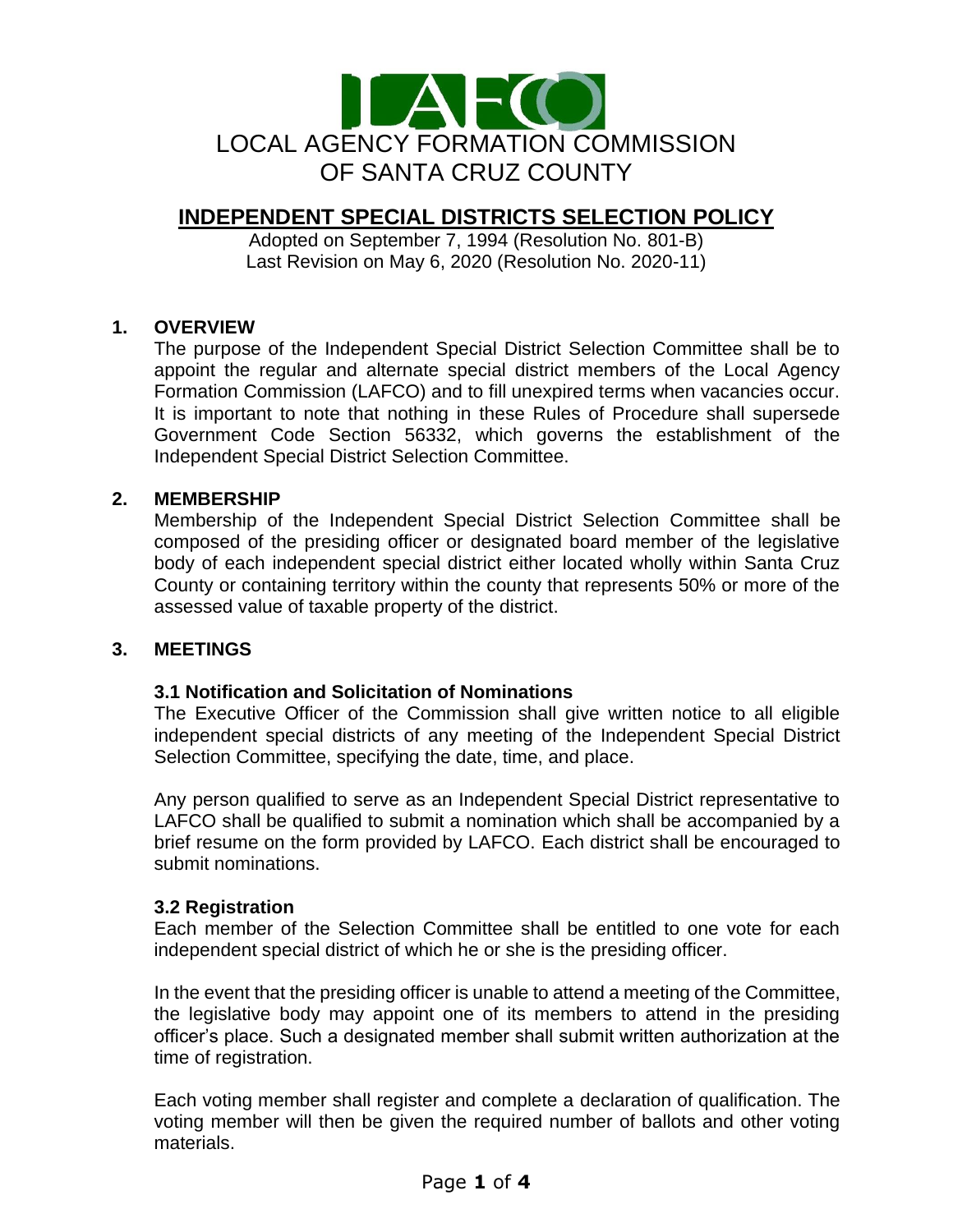# **3.3 Quorum**

Members representing a majority of the eligible districts shall constitute a quorum for the conduct of Committee business. No meeting shall be called to order earlier than the time specified in the notice and until a quorum has been declared to be present.

Before calling the meeting to order, the Executive Officer shall announce that a quorum is present and request that any voting member who has not yet registered do so at that time. Only those eligible members registered and present shall be allowed to vote.

# **3.4 Sequential Balloting**

If there is more than one position to fill, sequential balloting will be held in the following order using a ballot with names of all eligible nominees: (1) Full term, regular member; (2) Partial term, regular member; and (3) Alternate member.

If a candidate is elected to a position, his or her name will be crossed out on the subsequent ballots.

# **3.5 Majority to Win**

In order for a candidate to be elected, that candidate must receive a majority of the votes being cast.

If no candidate receives a majority, a subsequent round of voting shall be conducted with the eligible candidates limited to the two candidates who received the most votes in the previous round and any candidates who received the same number of votes as the second candidate.

# **4. COMPOSITION OF SPECIAL DISTRICT REPRESENTATION ON LAFCO**

It is desirable that the special district members on LAFCO have a broad crosssection of duties and experience in district matters. Therefore, the following four classes of districts are established:

# **Class 1: Fire Protection Districts**

- ➢ Aptos/La Selva Fire Protection District
- ➢ Ben Lomond Fire Protection District
- ➢ Boulder Creek Fire Protection District
- ➢ Branciforte Fire Protection District
- ➢ Central Fire Protection District
- ➢ Felton Fire Protection District
- $\triangleright$  Pajaro Valley Fire Protection District<sup>1</sup>
- ➢ Scotts Valley FPD
- ➢ Zayante FPD

<sup>&</sup>lt;sup>1</sup> The original resolution listed the Freedom Fire Protection District and the Salsipuedes Fire Protection District, which were subsequently consolidated into the Pajaro Valley Fire Protection District.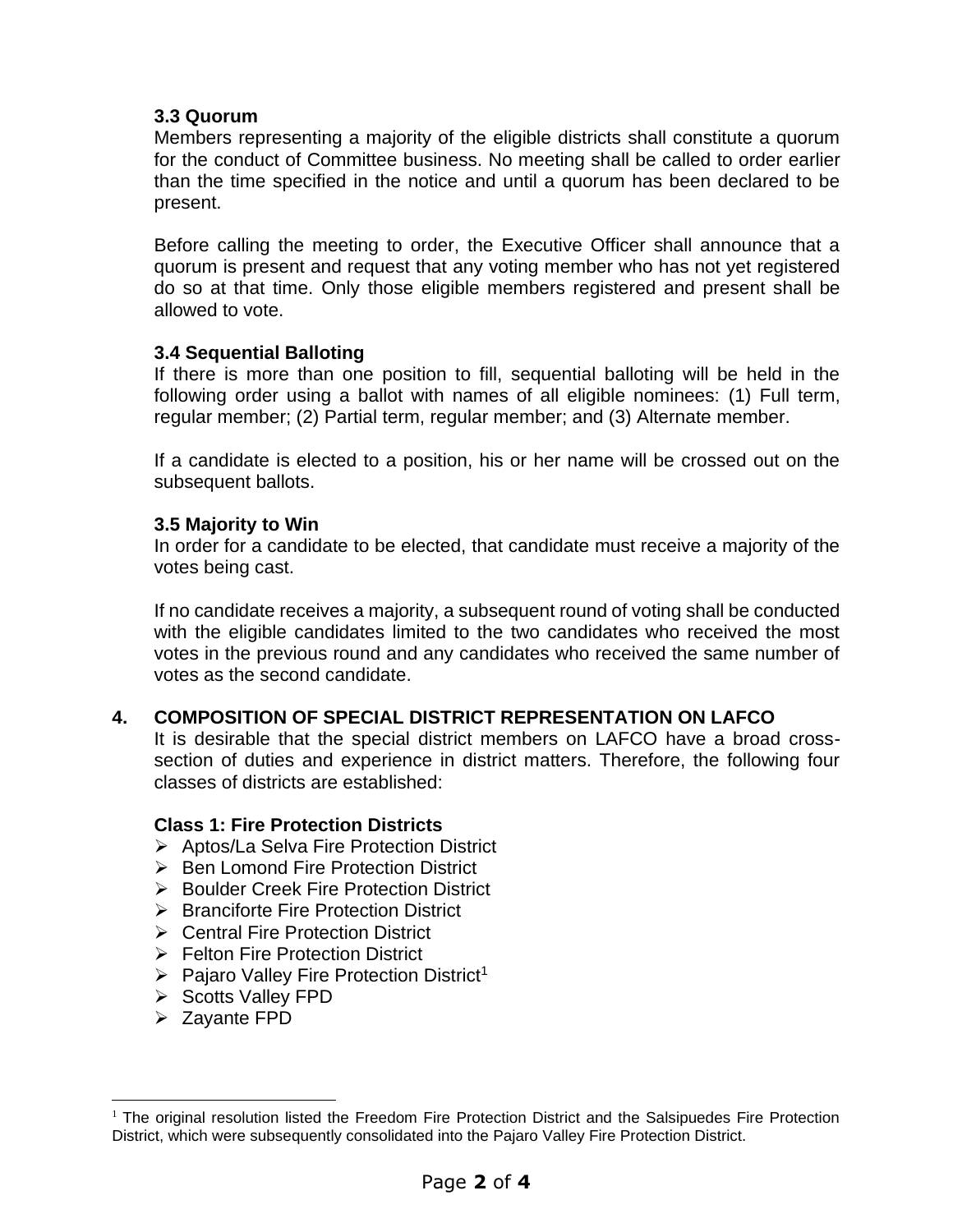# **Class 2: Water Districts**

- ➢ Central Water District
- $\triangleright$  San Lorenzo Valley Water District<sup>2</sup>
- ➢ Scotts Valley Water District
- ➢ Soquel Creek Water District

# **Class 3: Recreation and Park Districts**

- ➢ Alba Recreation and Park District
- ➢ Boulder Creek Recreation and Park District
- ➢ La Selva Beach Recreation and Park District
- ➢ Opal Cliffs Recreation and Park District

#### **Class 4: Miscellaneous Districts**

- ➢ Pajaro Valley Cemetery District
- ➢ Pajaro Valley Water Management Agency
- ➢ Reclamation District No. 2049 (College Lake)
- ➢ Salsipuedes Sanitary District
- ➢ Santa Cruz County Resource Conservation District
- ➢ Santa Cruz Port District

#### **4.1 Overlapping Classes**

At no time shall the two regular special district members on LAFCO come from the same class of districts.

# **4.2 Class Diversity**

Where feasible, nominations for vacancies on LAFCO may not come from the class that already has a regular member sitting on LAFCO.

#### **4.3 Conflicting Classes**

Any election that would result in the two regular special district members being from the same class of district shall be immediately deemed invalid, and a subsequent ballot will be prepared excluding the conflicting class of candidates and voted upon.

# **5. MAILED-BALLOT ELECTIONS**

#### **5.1 Authority**

A mailed-ballot election may be conducted if the Executive Officer has determined that a meeting of the Special District Selection Committee is not feasible.

# **5.2 Notification and Solicitation of Nominations**

The Executive Officer of the Commission shall give written notice to all eligible independent special districts of the intention to conduct a mailed-ballot election. Each district shall acknowledge receipt of the Executive Officer's notice.

 $2$  The original resolution listed the Lompico County Water District which was subsequently dissolved and annexed into the San Lorenzo Valley Water District.